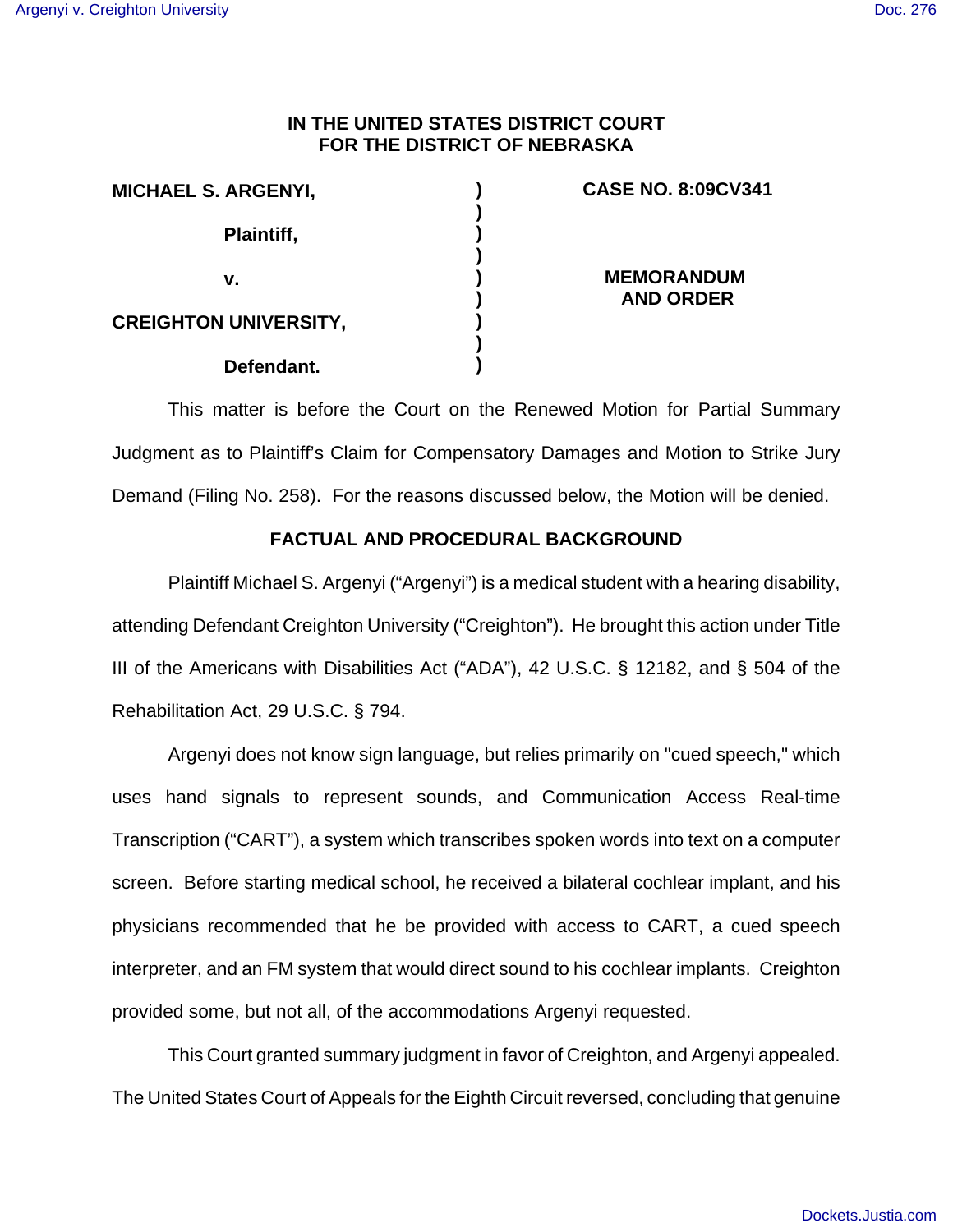issues of material fact remained "as to whether Creighton denied Argenyi an equal opportunity to gain the same benefit from medical school as his nondisabled peers by refusing to provide his requested accommodations." Argenyi v. Creighton Univ., 703 F.3d 441, 451 (8th Cir. 2013). The matter is set for jury trial on August 20, 2013.

Creighton seeks summary judgment as to Argenyi's claim for compensatory damages, asserting (1) Title III of the ADA does not provide for compensatory damages, and (2) Argenyi cannot recover compensatory damages under the Rehabilitation Act because no reasonable jury could conclude that Creighton acted with deliberate indifference when it denied certain of Argenyi's requests for accommodation. Creighton also contends that Argenyi is not entitled to a jury trial, because he is limited to equitable relief.

Argenyi argues that he can obtain compensatory damages under Section 504 of the Rehabilitation Act if he demonstrates that Creighton acted with "deliberate indifference to the strong likelihood that pursuit of its questioned policies [would] likely result in a violation of federally protected rights." (Pl.'s Br., Filing No. 267 at 11 (quoting Meagley v. City of Little Rock, 639 F.3d 384, 389 (8th Cir. 2011).) He suggests that it is for the trier of fact to determine whether Creighton's "'decisions not to accommodate him were considered and deliberate.'" (Id. at 12 (quoting Duvall v. Cnty. of Kitsap, 260 F.3d 1124, 1140 (9th Cir. 2001).)

### **STANDARD OF REVIEW**

"Summary judgment is appropriate when the record, viewed in the light most favorable to the non-moving party, demonstrates there is no genuine issue of material fact and the moving party is entitled to judgment as a matter of law." Gage v. HSM Elec. Prot.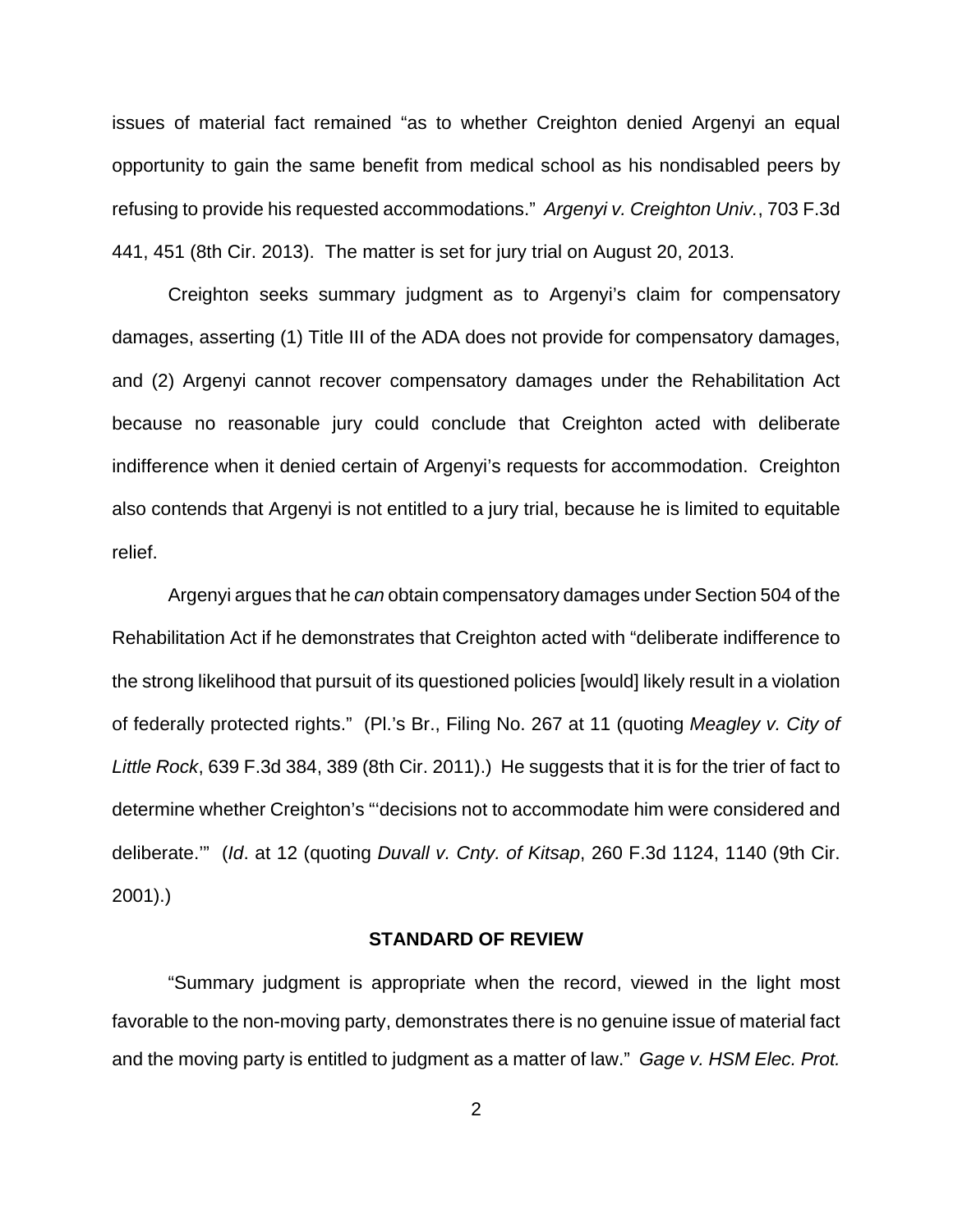Servs., Inc., 655 F.3d 821, 825 (8th Cir. 2011) (citing Fed. R. Civ. P. 56(c)). The court will view "all facts in the light most favorable to the non-moving party and mak[e] all reasonable inferences in [that party's] favor." Schmidt v. Des Moines Pub. Sch., 655 F.3d 811, 819 (8th Cir 2011). "[W]here the nonmoving party will bear the burden of proof at trial on a dispositive issue . . . Rule 56(e) permits a proper summary judgment motion to be opposed by any of the kinds of evidentiary materials listed in Rule 56(c), except the mere pleadings themselves." Celotex Corp. v. Catrett, 477 U.S. 317, 324 (1986). The moving party need not negate the nonmoving party's claims by showing "the absence of a genuine issue of material fact." Id. at 325. Instead, "the burden on the moving party may be discharged by 'showing' . . . that there is an absence of evidence to support the nonmoving party's case." Id.

In response to the movant's showing, the nonmoving party's burden is to produce specific facts demonstrating "'a genuine issue of material fact' such that [its] claim should proceed to trial." Nitro Distrib., Inc. v. Alticor, Inc., 565 F.3d 417, 422 (8th Cir. 2009) (quoting Matsushita Elec. Indus. Co. v. Zenith Radio Corp., 475 U.S. 574, 586 (1986)). The nonmoving party "'must do more than simply show that there is some metaphysical doubt as to the material facts,' and must come forward with 'specific facts showing that there is a genuine issue for trial.'" Torgerson v. City of Rochester, 643 F.3d 1031, 1042 (8th Cir. 2011) (quoting Matsushita, 475 U.S. at 586-87)), cert. denied, 132 S. Ct. 513 (2011). "'[T]he mere existence of some alleged factual dispute between the parties'" will not defeat an otherwise properly supported motion for summary judgment. Quinn v. St. Louis Cnty., 653 F.3d 745, 751 (8th Cir. 2011) (quoting Anderson v. Liberty Lobby, Inc., 477 U.S. 242, 247-48 (1986)).

In other words, in deciding "a motion for summary judgment, 'facts must be viewed in the light most favorable to the nonmoving party only if there is a "genuine" dispute as to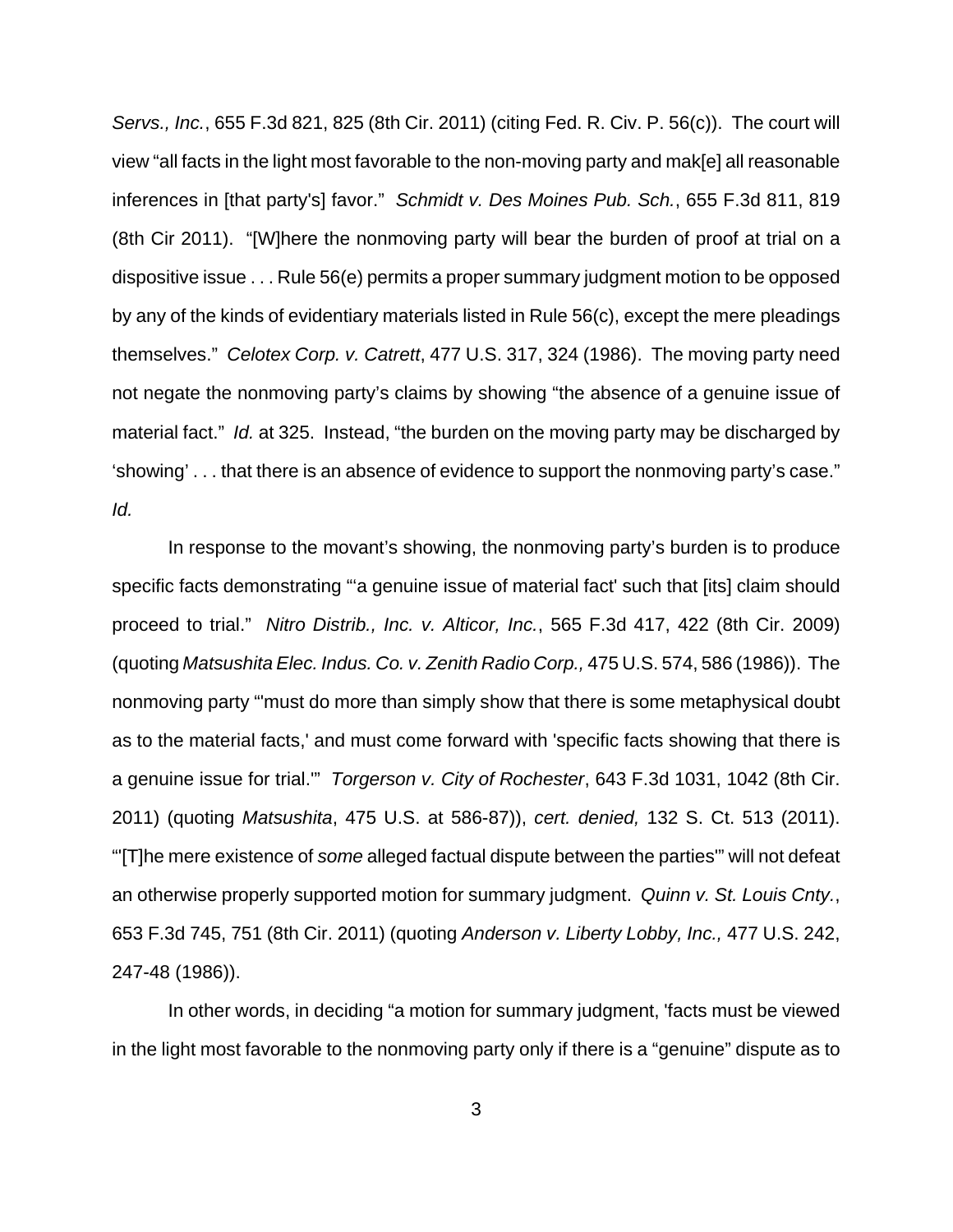those facts.'" Ricci v. DeStefano, 557 U.S. 557, 586 (2009) (quoting Scott v. Harris, 550 U.S. 372, 380 (2007)). Otherwise, where the Court finds that "the record taken as a whole could not lead a rational trier of fact to find for the non-moving party"–where there is no "'genuine issue for trial'"–summary judgment is appropriate. Matsushita, 475 U.S. at 587 (quoting First Nat'l Bank of Ariz. v. Cities Serv. Co., 391 U.S. 253, 289 (1968)).

## **DISCUSSION**

In its opinion remanding this matter, the Eighth Circuit stated: "The key question is whether Creighton discriminated against Argenyi by failing to provide necessary auxiliary aids and services during his first year of medical school and by refusing to permit Argenyi to use an interpreter during his second year clinic." 703 F.3d at 447. Providing further guidance, the Eighth Circuit said:

Under a "meaningful access" standard, we have decided that aids and services "are not required to produce the identical result or level of achievement for handicapped and nonhandicapped persons," but they nevertheless "must afford handicapped persons equal opportunity to . . . gain the same benefit." Loye v. Cnty. of Dakota, 625 F.3d 494, 499 (8th Cir. 2010) (citing Alexander, 469 U.S. at 305). The Eleventh Circuit has similarly concluded that the "proper inquiry" under the Rehabilitation Act to determine if a hospital had provided "necessary" auxiliary aids to a hearing impaired patient was whether the proffered aids "gave that patient an equal opportunity to benefit from the hospital's treatment." Liese v. Indian River Cnty. Hosp. Dist., 701 F.3d 334, 343 (11th Cir. 2012). As the court observed in Liese, that inquiry "is inherently fact-intensive" and "largely depends on context." Id. at 342–43.

Id.

It will be for the trier of fact to determine whether Creighton failed to provide auxiliary aids that were necessary to ensure Argenyi effective communication so he could enjoy meaningful access to the education and training that Creighton Medical School offered. It also will be for the trier of fact to determine whether Creighton acted with deliberate indifference to a strong likelihood that its policies would violate Argenyi's federally protected